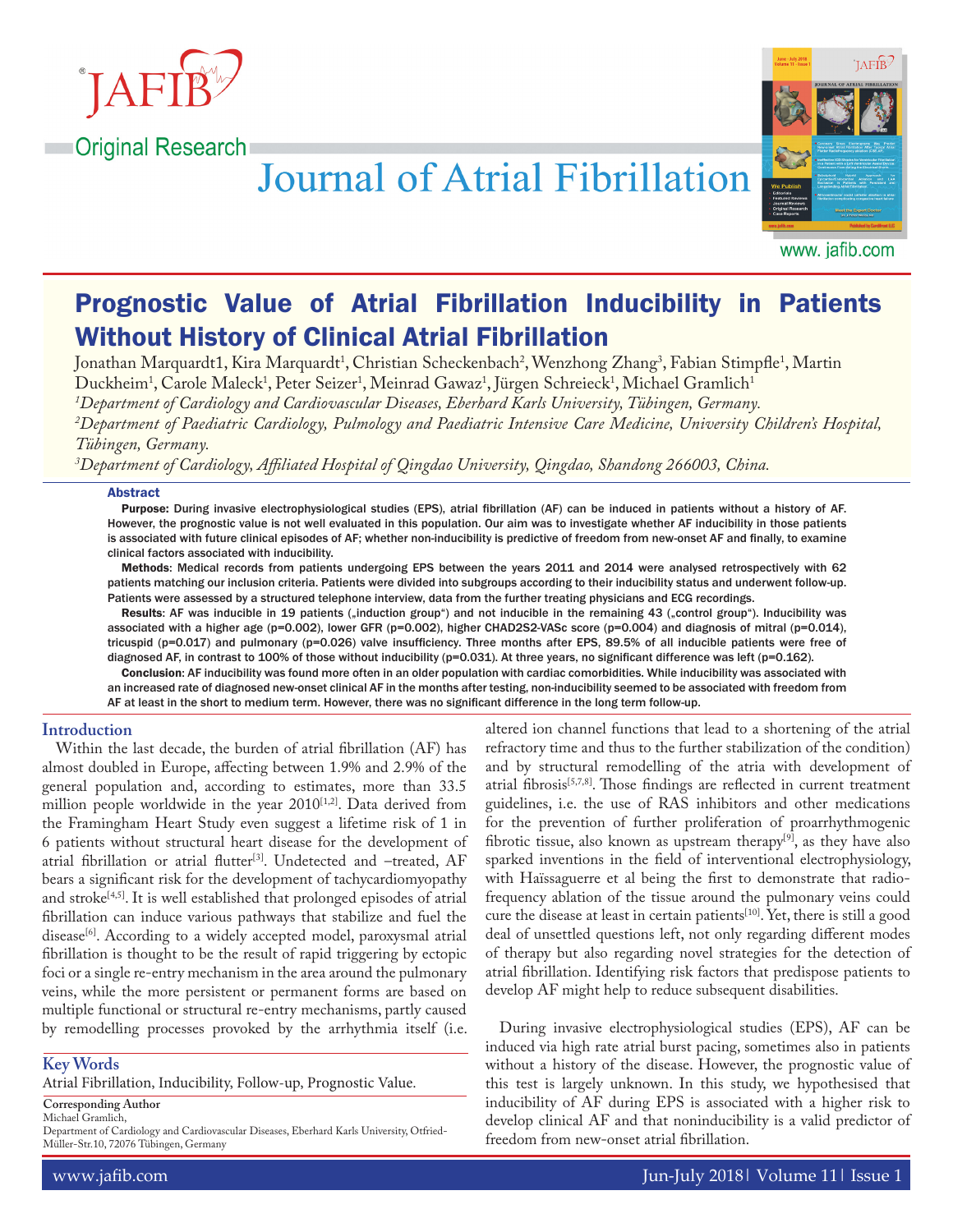# **Methods**

# Patient Population

Medical records from patients that underwent EPS from 2011 to 2014 at the University hospital of Tuebingen, Germany were screened for attempted AF induction by high rate atrial burst pacing and divided into two group according to their inducibility status. Indications for EPS (multiple nominations possible) in the final cohort were: suspected paroxysmal supraventricular or ventricular tachycardia (42.0%), risk stratification in patients with cardiomyopathy or reduced left ventricular ejection fraction (40.4%), unclear syncope (33.9%) and others (16.0%). Patients were excluded if a structured interview via telephone was not feasible. Other exclusion criteria were: previous episodes of AF, atrial flutter or atrial tachycardia; congenital heart defects with corrective surgery, history of valve surgery or other major heart operations; cryptogenic stroke; history of catheter ablation in the atria other than ablation due to AVRT/AVNRT; successful induction after the previous administration of a beta-adrenergic agent (i.e. Orciprenalin).

All patients were legally competent and gave their informed consent. The study was approved by the local ethics commission. All procedures performed in studies involving human participants were in accordance with the ethical standards of the institutional and/or national research committee and with the 1964 Helsinki declaration and its later amendments or comparable ethical standards.

# AF Induction

As the study was designed retrospective, the setting and performance of the EPS was dependant on the indication that lead to the examination and also on the responsible physician. However, according to the operating protocol of the cardiological department of Tuebingen University Hospital, patients are usually called to stop their medication before undergoing EPS if treated with beta blocking agents or other drugs potentially interacting with the electrical vulnerability of the heart within at least 24-48 hours before testing. For AF induction, a decapolar CS catheter, spacing 2-5-2 mm, is then placed into the coronary vein sinus, the proximal pair positioned at the CS ostium enabling single site pacing. Burst stimulation is usually performed at double pacing threshold or at least 5 mA and 3 ms pulse width, 3 seconds per burst with a pause of 3000 ms between, starting from CL 300 ms and decrementing by 10 ms down to 200 ms or the shortest cycle length that resulted in a 1:1 atrial capture or until AF is induced within that range.

According to literature, fast and irregular atrial activation >2 seconds was defined as non-sustained AF and inducible episodes > 30 seconds as sustained AF[11,12]. Patients get cardioverted after more than 10 minutes of sustained AF. An example of successful AF induction is shown in [Figure 1].

#### Follow-up

Patients were contacted and questioned in a structured telephone interview about their current health status, recent (cardiological) examinations or tests, newly diagnosed heart diseases with a special focus on heart rhythm disorders, newly started medications with a special focus on antiarrhythmic and anticoagulant drugs and about having experienced certain symptoms of TIA or stroke. The patients were briefed to consult a healthcare provider if experiencing symptoms pointing to arrhythmias and were asked for permission to contact the further treating physicians (primary care and privatepractice cardiologists) later on for further information regarding their post-EPS state of health. If available, data from the emergency department, the cardiological outpatient department and inpatient ward that were gained in the meantime after EPS were also analysed. The mean follow-up time was 32.5 months in the induction group and 26.7 months in the control group, showing no statistically relevant difference ( $p = 0.134$ ). 52.6% of the patients in the induction group and 48.8% of the patients in the control group received one or more examinations via Holter monitoring or ICD/ pacemaker/ event recorder interrogation and further 42.1% of the patients in the induction group and 37.2% in the control group had at least one (or more) 12 channel ECGs performed on them during the course of follow-up.

# Statistical Analysis

Statistical analysis was performed using the Chi-Squared test or the Fisher's exact test. The categorical variables were treated as binary. For inter-group comparisons, testing for Gaussian distribution was performed using the Shapiro-Wilk test. Parametric data were then analysed using mean value, standard distribution, the Levene test and t-test, non-parametric data were analysed using the median value and the Mann-Whitney-U test. A Kaplan-Meier analysis was performed to estimate the AF-free survival rate in both groups, with a logrank test used to test for possible statistically significant differences. Statistical significance was defined as p < 0.05.

#### **Results**

# Induction of Atrial Fibrillation During EPS

62 patients matched our inclusion criteria. Of those, 19 were defined as AF inducible ("induction group", 18/19 respectively 94.7% with sustained AF, 1/19 with non-sustained AF) and 43 as AF noninducible ("control group"). One member of the induction group died during the course of follow-up from a non-cardiac cause (cancer of unknown primary).

The clinical characteristics of our patient populations are given in [Table 1]. The induction group consisted of 8 male and 11 female patients (42.1% vs. 57.9%). In the control group, 28 patients were male and 15 were female (65.1% vs. 34.9%). The differences were not statistically significant (p=0.09). The members of the induction group were significantly older than their counterparts (median age 69 years vs. 48 years, p=0.002). No differences were observed in the patients' body-mass indexes (induction group 27.7 kg/m² with SD

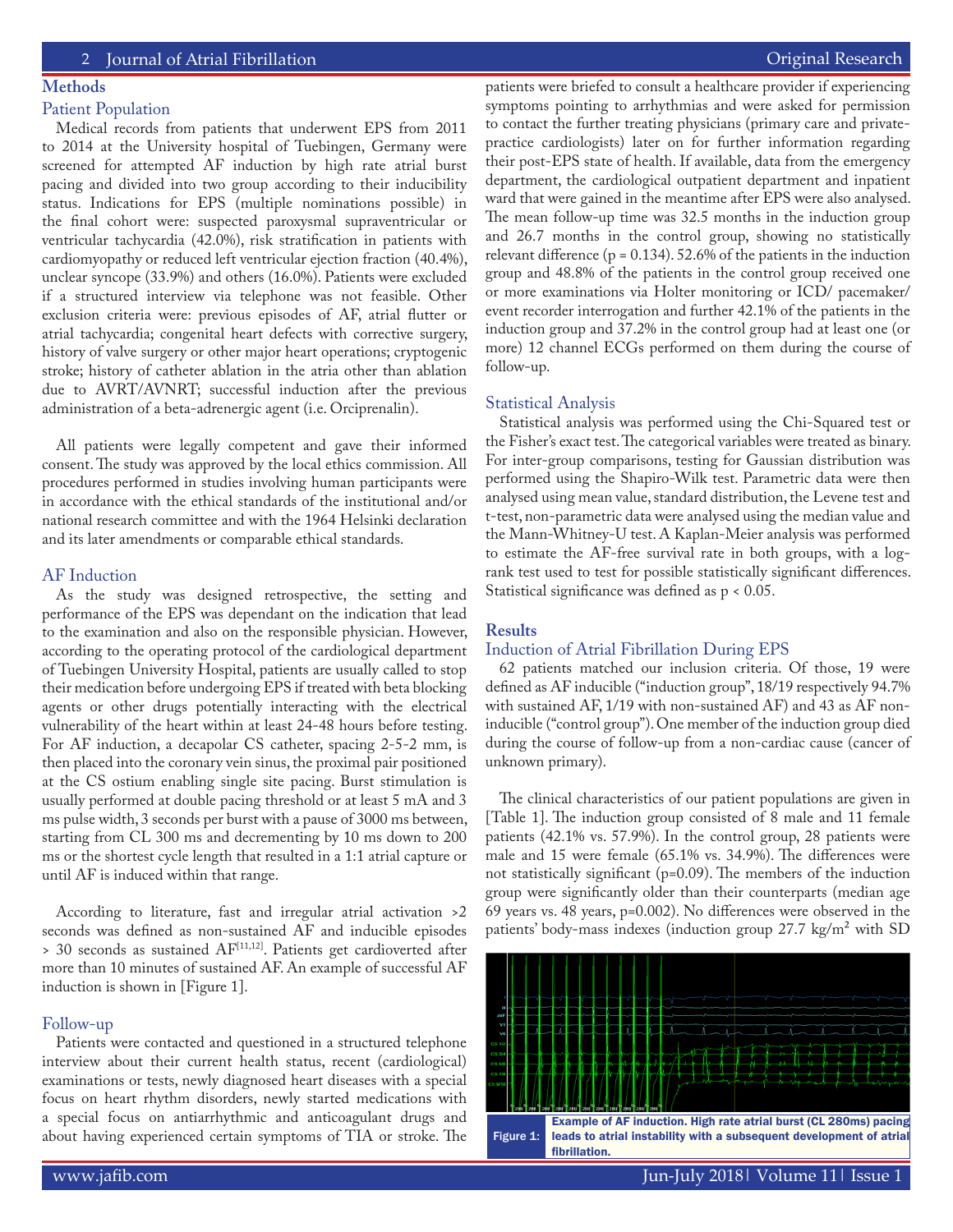|                                                | <b>Positive AF</b>  | <b>Negative AF</b>  | P-value     |
|------------------------------------------------|---------------------|---------------------|-------------|
|                                                | <b>Inducibility</b> | <b>Inducibility</b> |             |
| Sex                                            |                     |                     |             |
| <b>Total Number</b>                            | 19                  | 43                  |             |
| Male                                           | 42.1% (8/19)        | 65.1% (28/43)       | $p=0.090$   |
| Female                                         | 57.9% (11/19)       | 34.9% (15/43)       |             |
|                                                |                     |                     |             |
| Age                                            |                     |                     |             |
| <b>Median Age (years)</b>                      | 69                  | 48                  | $p=0.002$   |
| Interval $1$ (< 29 years)                      | $0.0\%$ (0/19)      | 27.9% (12/43)       |             |
| Interval 2 (30-59 years)                       | $31.6\%$ (6/19)     | 53.5% (23/43)       |             |
| Interval 3 (60-99 years)                       | 68.4% (13/19)       | 18.6% (8/43)        |             |
| <b>Body-Mass Index</b>                         |                     |                     |             |
| BMI Mean Value (in kg/m <sup>2</sup> )         | 27.7                | 26.7                | p=0.541     |
| <b>Standard Deviation</b>                      | 5.0                 | 6.2                 |             |
| <b>Cardiovascular Risk Factors</b>             |                     |                     |             |
| <b>Hypertension</b>                            | 63.2% (12/19)       | 39.5% (17/43)       | $p = 0.086$ |
| Dyslipidemia                                   | 47.4% (9/19)        | 23.3% (10/43)       | $p=0.058$   |
| <b>Nicotine Abuse</b>                          | 26.3% (5/19)        | 14.0% (6/43)        | $p=0.28$    |
| <b>Diabetes Mellitus</b>                       | $15.8\% (3/19)$     | $11.6\%$ (5/43)     | $p=0.692$   |
| <b>Fam. Predisposition</b>                     | $31.6\% (6/19)$     | 18.6% (8/43)        | p=0.327     |
| <b>Median Count</b>                            | 2                   | 1                   | $p=0.054$   |
| <b>Comorbidities</b>                           |                     |                     |             |
| <b>CAD</b>                                     | 42.1% (8/19)        | 23.3% (10/43)       | $p = 0.132$ |
| <b>CMP</b>                                     | $10.5\% (2/19)$     | 23.3% (10/43)       | $p = 0.313$ |
| <b>LBBB</b>                                    | $21.1\% (4/19)$     | 11.6% (5/43)        | $p=0.437$   |
| <b>Myocarditis</b>                             | $5.3\%$ (1/19)      | $7.0\%$ (3/43)      | $p=1.000$   |
| <b>Myocardial Infarction</b>                   | $15.8\% (3/19)$     | 14.0% (6/43)        | p=1.000     |
| <b>SVT</b>                                     | $21.1\% (4/19)$     | 14.0% (6/43)        | p=0.479     |
| <b>VT</b>                                      | $10.5\% (2/19)$     | $16.3\% (7/43)$     | p=0.709     |
| <b>Syncope</b>                                 | 42.1% (8/19)        | 37.2% (16/43)       | p=0.715     |
| <b>Hyperthyreoid Disorder</b>                  | $21.1\% (4/19)$     | $7.0\%$ (3/43)      | $p = 0.187$ |
| <b>Hypothyreoid Disorder</b>                   | $10.5\% (2/19)$     | $7.0\% (3/43)$      | $p=0.638$   |
| <b>Renal Insufficiency</b>                     | $0.0\% (0/19)$      | 4.7% (2/43)         | $p=1.000$   |
| <b>Depression</b>                              | $10.5\% (2/19)$     | 4.7% (2/43)         | p=0.580     |
| <b>Sleep Apnoea Syndrom</b>                    | $5.3\% (1/19)$      | $2.3\%$ (1/43)      | $p=0.522$   |
| <b>Laboratory Results</b>                      |                     |                     |             |
| Potassium Mean Value (in mmol/I)               | 4.2 (SD 0.4)        | $4.3$ (SD $0,4$ )   | $p=0.456$   |
| GFR Mean Value (in ml/min/1,73m <sup>2</sup> ) | 80.0 (SD 14.0)      | 101.0 (SD25.0)      | $p=0.002$   |
| Creatinine Median (in mg/dl)                   | 0.9                 | 0.8                 | $p=0.346$   |
| TSH Median (in mU/I)                           | 1.2                 | 1.4                 | p=0.768     |
| <b>Echocardiographic Data</b>                  |                     |                     |             |
| <b>Median LVEF</b>                             | 60.0%               | 60.0%               | p=0.684     |
| ED Mean Value (in mm)                          | 48.3                | 52.0                | $p=0.324$   |
| <b>Standard Deviation</b>                      | 9.5                 | 9.2                 |             |
| ES Median (in mm)                              | 35.0                | 32.5                | $p = 0.603$ |
| Septal Thickness Median (in mm)                | 12.0                | 12.0                | p=0.921     |
| Atrium Parasternal Mean Range (in mm)          | 37.9                | 39.1                | p=0.649     |
| <b>Standard Deviation</b>                      | 6.1                 | 6.8                 |             |
| Atrium Apical Mean Range (in mm)               | 20.7                | 20.8                | p=0.977     |
| <b>Standard Deviation</b>                      | 6.1                 | 5.6                 |             |
| <b>Mitral Insufficiency</b>                    | $69.2\% (9/13)$     | 24.1% (7/29)        | p=0.014     |
| <b>Aortic Insufficiency</b>                    | $33.3\% (4/12)$     | 13.3% (4/30)        | p=0.195     |
| <b>Pulmonary Insufficiency</b>                 | $50.0\%$ (4/8)      | $8.7\% (2/23)$      | p=0.026     |
| <b>Tricuspid Insufficiency</b>                 | 75.0% (9/12)        | $32.3\% (10/31)$    | p=0.017     |
| <b>CHAD2S2-VASc Score</b>                      |                     |                     |             |
| <b>CHAD2S2-VASc Score Median</b>               | 2                   | 1                   | $p=0.004$   |
| CHAD2S2-VASc 0                                 | $10.5\% (2/19)$     | 41.9% (18/43)       |             |
| CHAD2S2-VASc 1                                 | $10.5\% (2/19)$     | 16.3% (7/43)        |             |
| <b>CHAD2S2-VASc &gt;=2</b>                     | 78.9% (15/19)       | 41.9% (18/43)       |             |

5.0 vs. control group 26.7 kg/m² with SD 6.2, p=0.541).

Remarkably, atrial fibrillation was not inducible in any patient younger than 30 years. The age distribution in each group is demonstrated in [Figure 2].

# Clinical Assessment - Risk Factors, Comorbidities, Laboratory Results and Echocardiographic Data

No statistically significant differences between both groups were found regarding the documented patients' cardiac risk factors (hypertension, dyslipidemia, nicotine abuse, diabetes mellitus and familiar predisposition) and the pre-diagnosed cardiac and medical comorbidities in the study population (CAD, cardiomyopathy, Figure 2: Age distribution stratified by inducibility status and age intervals.

left bundle branch block, myocarditis, myocardial infarction, supraventricular or ventricular tachycardia, syncope, thyroid disorders, renal insufficiency, depression and sleep apnoea) at the time of EPS. Although the glomerular filtration rate (MDRD – GFR) was significantly lower in in the induction group (mean value 80.0 ml/min/1.73m<sup>2</sup> vs. 101.0 ml/min/1.73m<sup>2</sup>, p=0.002), there was no significant difference regarding the patients' potassium, creatinine and TSH levels. However, statistical significance was found regarding mitral, tricuspid and pulmonary valve insufficiencies of any degree. Mitral valve insufficiency was found to be present in 69.2% of the induction group and in 24.1% of the control group (p=0.014), tricuspid valve insufficiency was found in 75.0% of the induction group vs. 32.3% of the control group (p=0.017) and pulmonary valve insufficiency was found in 50.0% of the induction group and in 8.7% of the control group (p=0.026). There were no significant differences between groups concerning aortic valve insufficiency, left ventricular ejection fraction, atrial diameters and septal thickness. Finally, there was also a significant difference between the median  $\text{CHAD}_2\text{S}_2$ VASc scores, with the median score of 2 in the induction group and a score of 1 in the control group (p=0.04). A detailed summary can be found in [Table 1].

# Development of Atrial Fibrillation During the Course of Follow-up

Surprisingly, only 5 out of 62 patients were diagnosed with newly onset atrial fibrillation during the total course of follow-up (2 patients with EPS-induced sustained AF, 1 patient with EPS-induced nonsustained AF, 2 patients without previously inducible AF). No single patient experienced symptoms pointing to stroke or TIA. After 3 months, 89.5% (17/19) of the patients with positive AF inducibility were free of atrial fibrillation in contrast to 100% (43/43) of those with a negative inducibility status ( $p=0.031$ ). At 3 years, the Kaplan-Meier analysis estimated an event-free survival rate of 84.2% in the induction group and 88.9% in the control group, clearly missing statistical significance (p=0.162, [Figure 2]).

#### **Discussion**

Our results show that AF inducibility in patients without a history of AF is more likely in an older population as well as in those patients who have a lower glomerular filtration rate, who suffer of mitral, tricuspid an pulmonary valve insufficiencies of any degree and finally in patients who have a  $CHAD_2S_2$ -VASc score of 2 or more. Furthermore, the study suggests that patients with a positive AF inducibility status are more often diagnosed with symptomatic atrial fibrillation within the first months after EPS, while those with

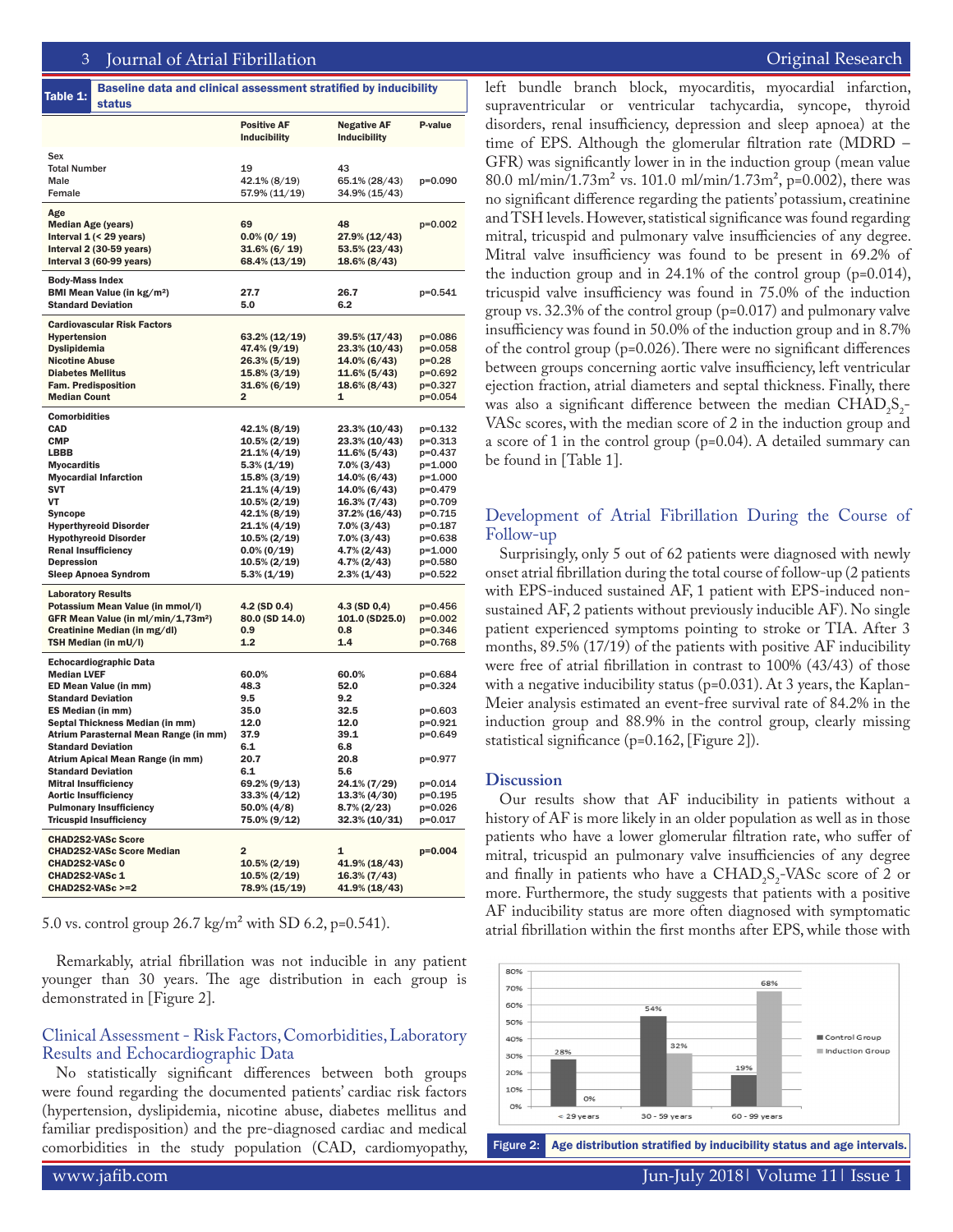# 4 Journal of Atrial Fibrillation **Access 2018** 1999 12:30 November 2018 12:30 November 2018 12:30 November 2019

a negative inducibility seemed to remain free of new-onset atrial fibrillation for up to 2.5 years after testing. The loss of a statistically significant difference between both groups in the long term could possibly be explained by a temporarily limited value of the results generated by electrophysiological testing, since all patients who were affected in the induction group developed atrial fibrillation within a very short time after being tested (up to 5 months), while the individuals of the control group who developed AF showed the first episodes more than 2.5 years after their EPS. We hypothesize that this could be explained by a gradual development of pathways capable of supporting AF in those patients who were initially non-inducible, possibly due to the lack of such pathways or fibrotic tissue, but were affected by remodelling processes in the meantime. Interestingly, in patients with positive inducibility, the duration of EPS-induced atrial fibrillation (non-sustained AF vs. sustained AF) respectively the time to conversion back to sinus rhythm was not necessarily associated with outcome. Studies with more participants are needed to evaluate whether there are other distinctive clinical features that are shared by those patients with a positive inducibility status and a subsequent development of symptomatic atrial fibrillation but are non-existent in those with a previous positive inducibility and ongoing freedom from the disease.

This study is also the first to our knowledge investigating the prognostic value of AF inducibility in a representative sample of cardiovascular patients, including also the chronically ill and those with structural heart disease, yet featuring only patients without prediagnosed atrial fibrillation and atrial flutter at the time of undergoing EPS, as previous studies were conducted to evaluate either whether the inducibility status following pulmonary vein isolation or isthmus ablation was predictive of the outcome (meaning that most patients were already diagnosed with atrial fibrillation in the first place) or included only overall healthy patients without structural heart disease. Essebag et al were amongst that first group and demonstrated in that context, that 82% of all patients with a negative inducibility via atrial burst stimulation (with or without the administration of isoproterenol) immediately after pulmonary vein isolation were free of atrial fibrillation 6 months later, in contrast to only 59% of patients with a positive inducibility status (72% vs 53% after 12 months)[13]. Haïssaguerre et al compared the efficiency of pulmonary vein isolation and linear ablation and additionally if noninducibility afterwards was a predictive factor. After 7±3 months, reoccurrence of arrhythmia was detected in 38% of the inducible and in 13% of the noninducible patients, showing statistical significance<sup>[14]</sup>. Oral et al also performed left atrial radiofrequency circumferential PV ablation with additional ablation lines in the posterior left atrium and the mitral isthmus and tested the inducibility status afterwards, with patients with a positive inducibility despite the preceding procedure undergoing either further catheter ablation (left anterior septum/ roof/ anterior wall, guided by fractionated electrograms) or no therapy. Of those patients who were noninducible after the initial procedure or underwent further ablation because of a positive inducibility, 85% were free of atrial fibrillation at the point of 6 months, compared to 67% of those who still had spontaneous or inducible episodes of atrial fibrillation<sup>[15]</sup>.

In contrast, Kumar et al were amongst the second group and In contrast, Kumar et al were amongst the second group and Figure 3:<br>investigated the inducibility of atrial fibrillation in 44 mainly

healthy patients without pre-known AF, yet also without structural heart disease. Induction was performed via high rate atrial pacing/ decremental pacing, with 10 successive repetitions in each patient, provoking atrial fibrillation of at least 1 minute duration in 49.5% of all patients and of more than 5 minutes in 29.5%, with the risk increasing with each repetition. In their study, neither was EPSinduced atrial fibrillation (sustained more than 5 minutes) linked to any clinical feature (besides male gender), nor did a single patient develop clinical episodes of atrial fibrillation or any other tachycardia affecting the atrium during a median follow-up time of 23 months, though the exact modalities of follow-up were not explicitly listed $[16]$ . Joza et al published a study regarding the prognostic value of AF induction in patients who underwent right atrial flutter ablation before. Around the onset of follow-up, a subgroup of 93 patients was without a history of atrial fibrillation (yet still with a history of atrial flutter). Burst stimulation was performed over 5 seconds at first from the anterolateral right atrium and subsequently from the coronary sinus, with positive inducibility defined as sustained atrial fibrillation over the course of 30 seconds. 20 patients were counted as inducible, 73 as not inducible. During the course of follow-up, 14 out of 20 patients with positive inducibility developed atrial fibrillation in contrast to 5 out of 73 with negative inducibility (crude Hazard Ratio =  $13.74$ <sup>[17]</sup>. Finally, Leong-Sit et al investigated the prognostic value of the induction of atrial fibrillation and atrial flutter after pulmonary vein isolation as well, but focused also on factors associated with positive inducibility. During their follow-up, 49.1% of the patients with negative inducibility and 49.4% of those with positive inducibility had a relapse, contradicting the quintessence of the majority of other studies conducted regarding this topic and clearly missing statistical significance. Positive inducibility was in consistence with our results significantly associated with age (per decade, OR 2.10). A history of hypertension (OR 4.15) was also identified as a positive predictor, whereas diabetes mellitus was a negative predictor of inducibility (OR 0.06), probably being caused by a type I error according to the authors $[18]$ .

#### **Study Limitations**

Since our study was conducted retrospectively, it is subject to the characteristic corresponding disadvantages. With only about half of the members of both groups receiving Holter ECGs or interrogations